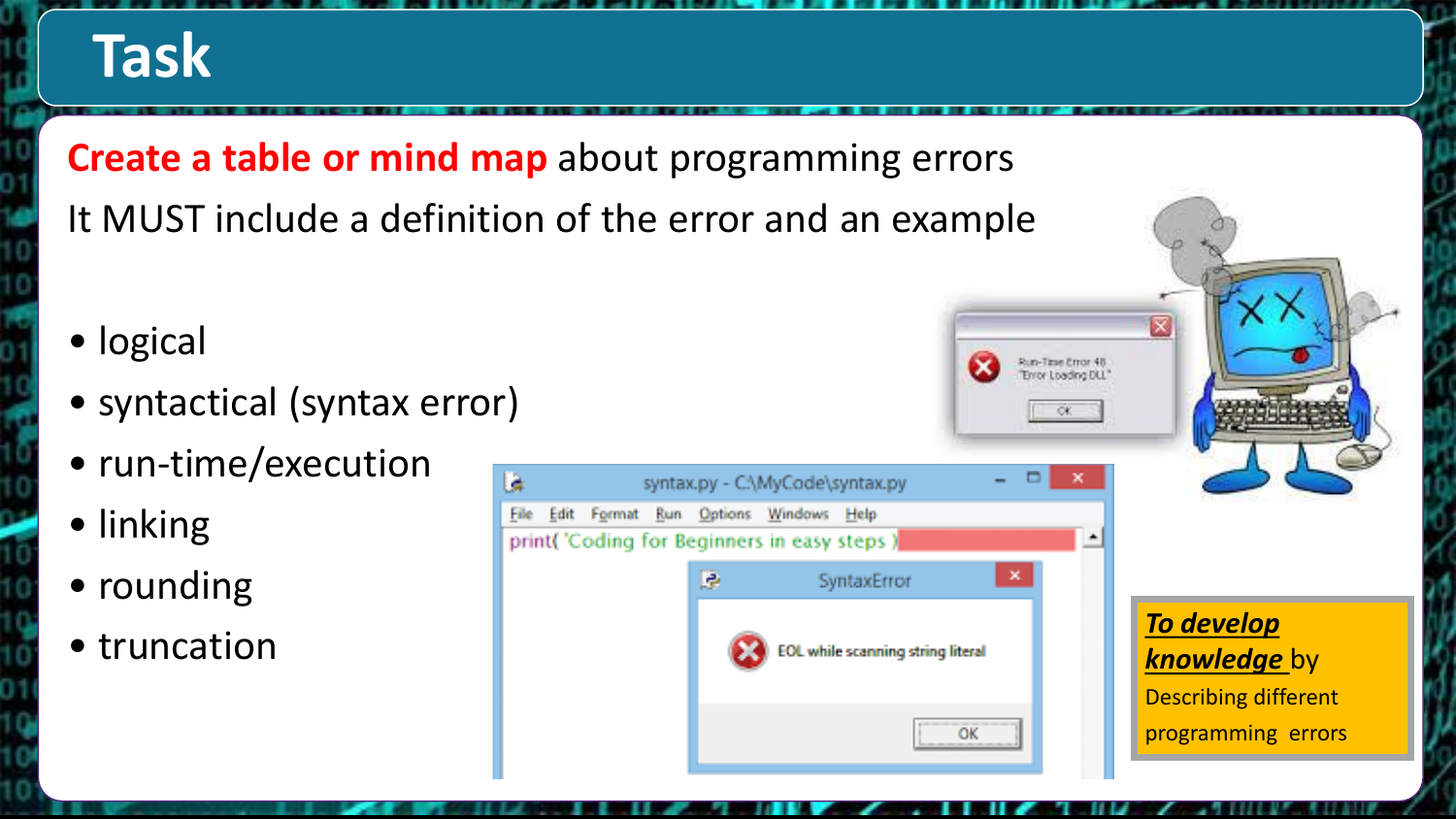



#### *To develop knowledge* by

Describing different programming errors

### *To secure understanding* **by**

applying theory to create programming errors.

| 3. Runtime error                                                                          | Spirit:<br>$\checkmark$ Self management<br>$\checkmark$ Independence |  |  |  |
|-------------------------------------------------------------------------------------------|----------------------------------------------------------------------|--|--|--|
| Write definition then create a runtime<br>error using this code                           |                                                                      |  |  |  |
| Options<br>Window<br>File<br>Edit<br>Format Run<br>Help                                   |                                                                      |  |  |  |
| $temp = 0$<br>answer = $1$ /temp # 1 divided by ?<br>print(answer)                        |                                                                      |  |  |  |
| 4. Linking error<br>Write definition then create a linking<br>error using the code below: |                                                                      |  |  |  |
| #amend this code to produce a linking error<br>import random                              |                                                                      |  |  |  |

 $number = random.random(1,3)$ print(number)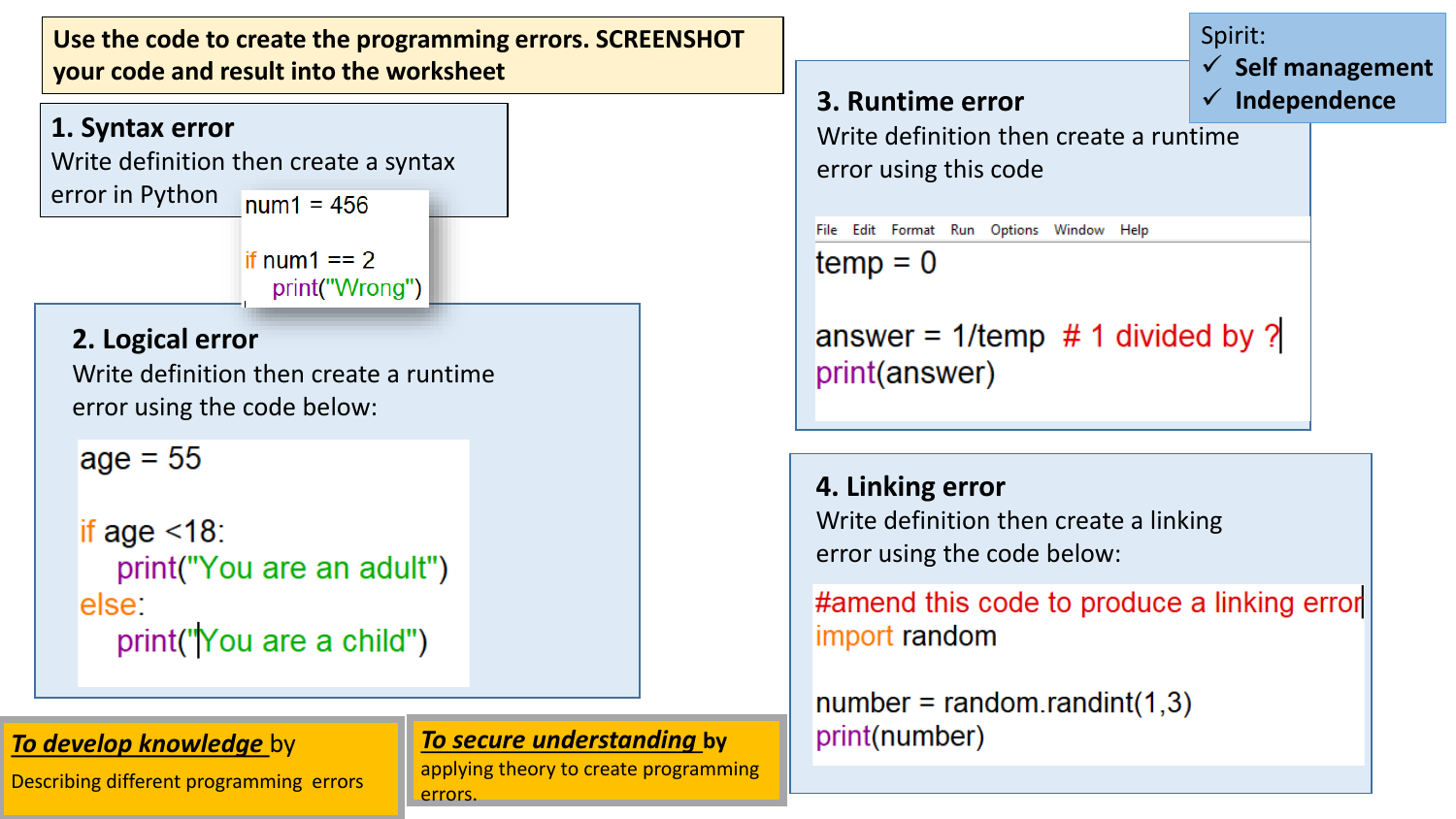## **Excellence**

**S.P.I.R.I.T**  $\checkmark$  Self management

**Innovation**

**1. Write definitions** of the following more complex errors

**Errors:**

- Rounding
- Truncation



*Hints: investigate how to use the round and trunc functions in python to do this task*

*Rounding* round()

**Truncating:**

import math

num = math.trunc()

### *To achieve excellence* by

Investigating more complex errors and creating examples

Create own examples of errors in Python and screenshot